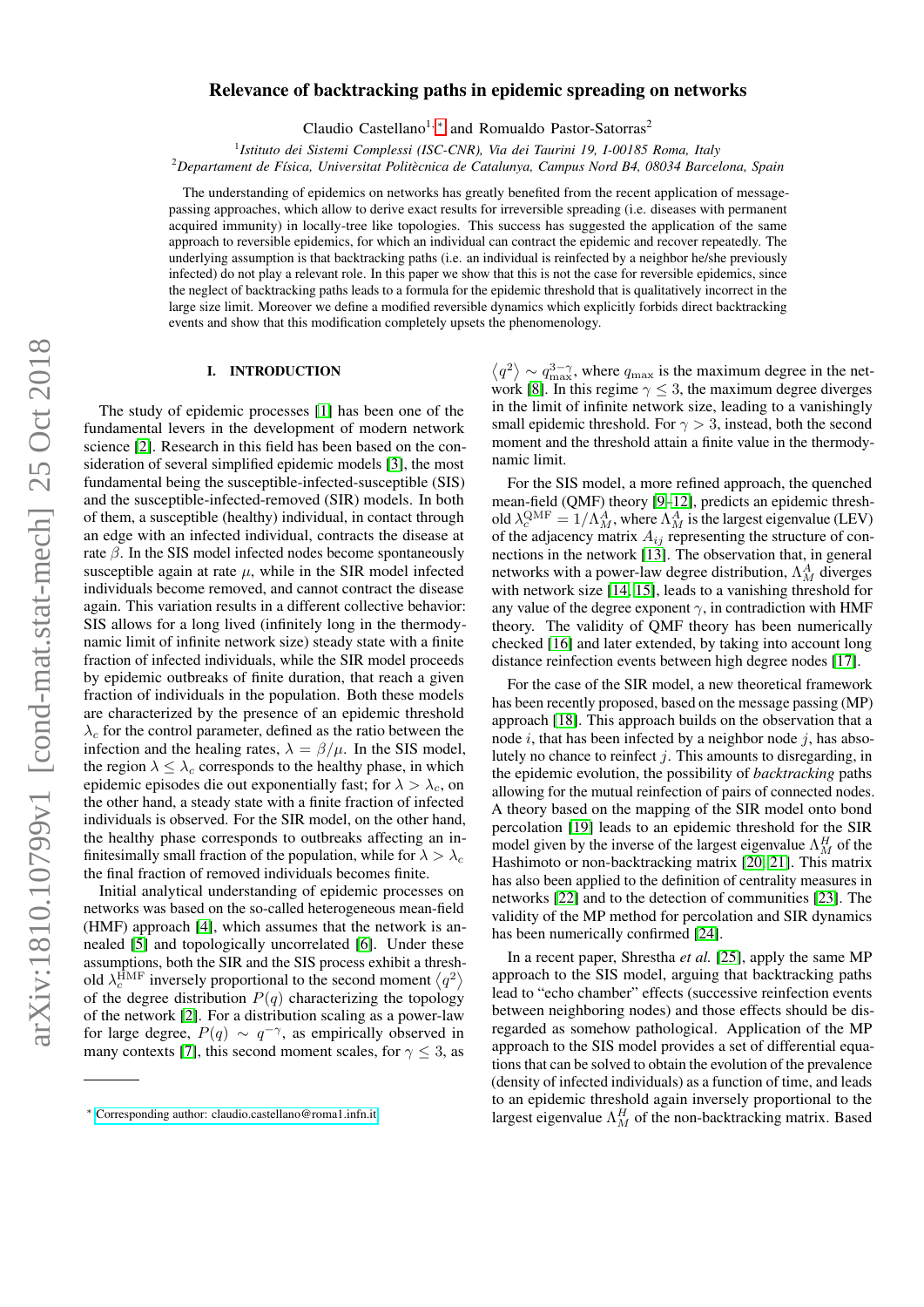on numerical simulations of the SIS process on a variety of small real and synthetic networks, the authors of Ref. [\[25\]](#page-6-22) conclude that their MP approach provides an accurate estimate of the evolution of prevalence with time, as it takes properly into account dynamical correlations (neglected in both HMF and QMF approaches), as well as a better bound for the epidemic threshold.

The results of Ref. [\[25\]](#page-6-22) are in striking contradiction with previously published literature and the physical picture emerging from it. In particular, Ref. [\[26\]](#page-6-23) pointed out the existence of different mechanisms triggering the onset of the extended and long-lasting outbreaks, highlighting the crucial role played in some cases by the subset composed by the node with the largest degree (the hub) and its immediate neighbors. This star graph alone is sometimes able to self-sustain the epidemic and spread it to the rest of the system: Backtracking events, with the repeated mutual reinfection among the hub and the leaves of the star graph, are at the heart of this phenomenology. The physical picture introduced in Ref. [\[26\]](#page-6-23) has been confirmed elsewhere [\[16,](#page-6-13) [27\]](#page-6-24). A clarification of the apparent contradiction with respect to Ref. [\[25\]](#page-6-22) is therefore needed.

In this paper we show that, even though in some cases a MP approach might provide a good approximation to the value of the prevalence, it does not account properly for the position of the epidemic threshold in power-law distributed networks, specially in the case of very large networks. Comparing the predictions of QMF and MP theories, as given by the inverse of the largest eigenvalues of the adjacency and Hashimoto matrices, and comparing them with direct large scale numerical simulations of the SIS model on real and uncorrelated synthetic networks, we show that MP theory does not capture the correct behavior of the epidemic threshold, particularly for large values of the degree exponent  $\gamma$ . We also observe that the MP prediction for the threshold is not a bound for the true value, while the scaling of the threshold with network size is instead more accurately described by QMF theory. Moreover we consider a modified SIS model in which backtracking is hindered, and show that its behavior radically differs from the original SIS model. Our work shows that backtracking paths, at odds with the claims in Ref. [\[25\]](#page-6-22), do play a fundamental role in the dynamics of the SIS model, and are indeed at the core of the vanishing threshold observed asymptotically for uncorrelated networks with power-law distributed degree.

# II. COMPARISON OF QMF AND MP PREDICTIONS WITH NUMERICAL SIMULATIONS

The Quenched Mean-Field theory predicts the SIS threshold to be inversely proportional to the largest eigenvalue  $\Lambda_M^A$  of the adjacency matrix. The Message Passing approach gives an analogous formula with the only difference that the matrix for which the largest eigenvalue must be calculated is the Hashimoto matrix. In order to visualize the comparison between both predictions and also see what happens when N is not large, we evaluate numerically the largest eigenvalue of the adjacency and Hashimoto matrices. For the adjacency matrix,  $\Lambda_M^A$  is calculated by applying a simple power iteration



<span id="page-1-0"></span>Figure 1. Scatter plot of the Hashimoto matrix LEV  $\Lambda_M^H$  vs the LEV of the adjacency matrix  $\Lambda_M^A$  for the 109 real networks described in Ref. [\[30\]](#page-6-25). The color of the symbols encodes the network heterogeneity as measured by the factor  $\langle q^2 \rangle / \langle q \rangle$ .

strategy [\[28\]](#page-6-26). In the case of the Hashimoto matrix,  $\Lambda_M^H$  is evaluated by using the Ihara-Bass determinant formula [\[22\]](#page-6-19), i.e., by computing the largest eigenvalue of the  $2N \times 2N$  matrix

$$
\mathbf{M} = \begin{pmatrix} \mathbf{A} & \mathbf{I} - \mathbf{D} \\ \mathbf{I} & \mathbf{0} \end{pmatrix}, \tag{1}
$$

where  $A$  is the adjacency matrix,  $I$  is the identity matrix,  $D$  is a diagonal matrix with  $D_{ii} = q_i$ , the degree of node i, and 0 is the null matrix. The largest eigenvalue of the matrix M is again computed using the power iteration method.

To compare the theoretical predictions with actual values of the SIS threshold, we compute the latter using the lifespan method [\[17,](#page-6-14) [29\]](#page-6-27). In this approach, simulations start with only the hub infected. For each run, one keeps track of the coverage c, defined as the fraction of different nodes that have been infected at least once. In an infinite network, this quantity is vanishing for  $\lambda < \lambda_c$ , while it tends asymptotically to 1 in the active region of the phase diagram. In finite networks, one can set a coverage threshold  $c_t$  and consider all runs that reach  $c \geq c_t$  as endemic. The average lifespan  $\langle T \rangle$ , where averaging is restricted only to nonendemic runs, plays the role of a susceptibility: The position of the threshold is estimated as the value of  $\lambda$  for which  $\langle T \rangle$  reaches a peak. In our simulations we choose  $c_t = 1/2$ .

### A. Real networks

We start our analysis considering the set of 109 real networks described in Ref. [\[30\]](#page-6-25). This set represents a collection of networks of widely varying size, heterogeneity and level of topological correlations [\[6,](#page-6-5) [31\]](#page-6-28), see Ref. [\[15\]](#page-6-12). In Fig. [1](#page-1-0) we present a comparison of the numerically estimated values of the LEVs  $\Lambda_M^A$  and  $\Lambda_M^H$ , presented as a scatter plot. As we can see from this figure, the difference between the two LEVs is minimal, being almost equal with the exception of the networks with a low level of heterogeneity, as measured by the factor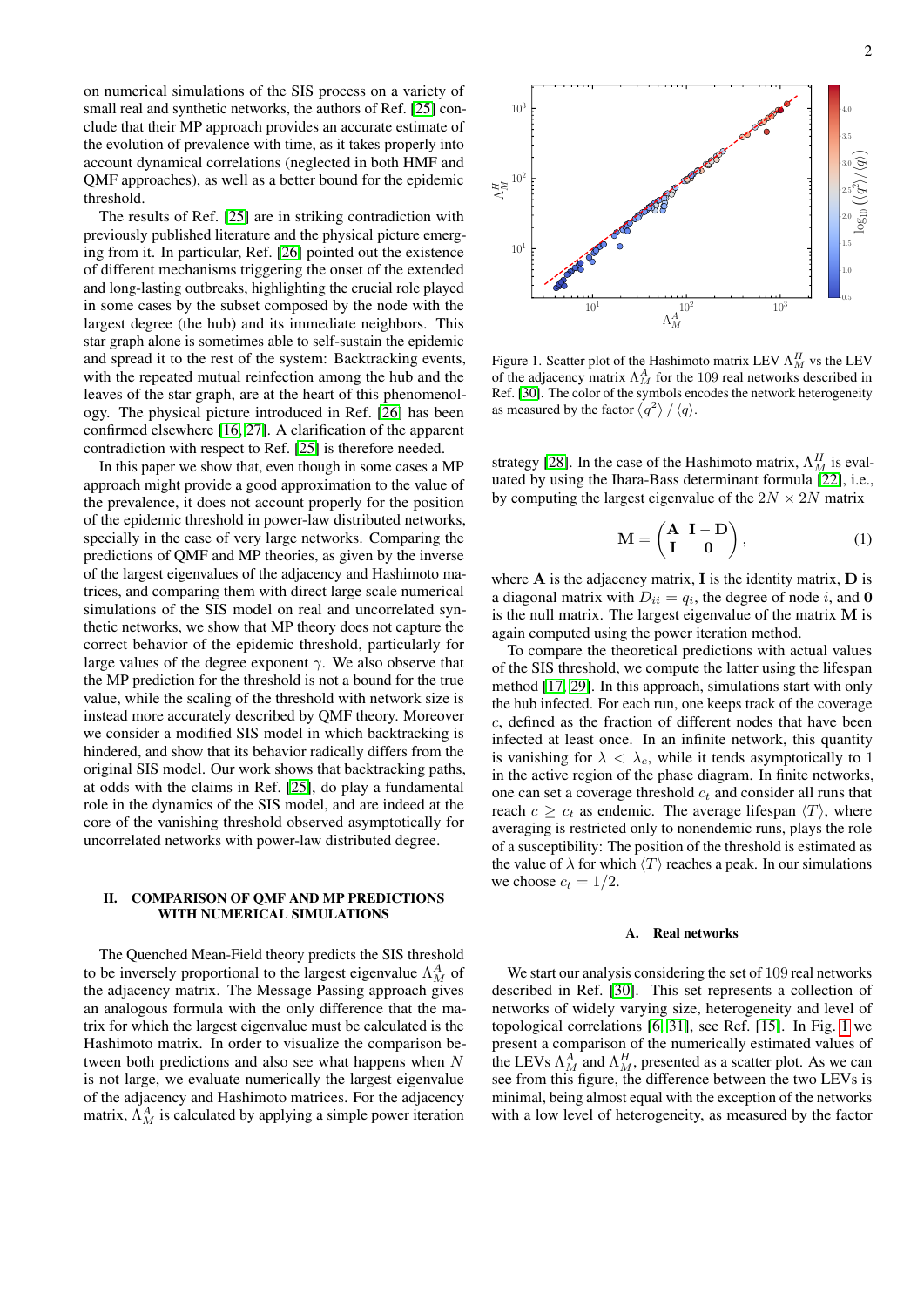

<span id="page-2-0"></span>Figure 2. Scatter plot of the inverse numerical SIS threshold estimated for the real networks considered, as a function of the QMF prediction  $\Lambda_M^A$  (a) and the MP prediction  $\Lambda_M^H$  (b). Solid lines represent perfect agreement.

 $\langle q^2 \rangle / \langle q \rangle$ . Thus, only for small values of  $\langle q^2 \rangle / \langle q \rangle$ , the LEV of the Hashimoto matrix is noticeably smaller than  $\Lambda_M^A$ . It is interesting to notice that this behavior is not clearly correlated with network size (data not shown), since some homogeneous networks with large size show marked differences in the their LEVs.

Because of the similarity among the two predictions it is difficult to assess which of the two better reproduces numerical SIS thresholds. We present such a comparison in Fig. [2,](#page-2-0) where we plot the numerical SIS threshold  $\lambda_c$ , computed for all networks of the dataset considered (except the three largest), as a function of the QMF and MP predictions. As we can see from the Figure, the relative accuracy of the two theoretical predictions is practically the same. The MP theory seems to be marginally better in some cases, but this is a consequence of the fact that the MP prediction (contrary to the QMF prediction) is not a strict bound on the actual threshold.

### B. Synthetic uncorrelated networks

While the consideration of real networks is undoubtedly interesting, it suffers from the problem that real networks are topologically complex, being rife with correlations, clustering and non-trivial community structures [\[2\]](#page-6-1), which are not taken



<span id="page-2-2"></span>Figure 3. Scatter plot of the Hashimoto matrix LEV  $\Lambda_M^H$  vs the LEV of the adjacency matrix  $\Lambda_M^A$  for power-law UCM networks of varying size from  $N = 10^3$  to  $N = 10^7$ , averaged over 100 different network realizations for each value of  $N$ . Error bars are smaller than symbol sizes.

into account in theoretical approaches. For this reason, we now turn to the analysis of synthetic uncorrelated networks, lacking all those topological complications. In the case of uncorrelated networks, Chung and collaborators [\[14\]](#page-6-11) provide an expression for the LEV of the adjacency matrix that can be safely recast [\[15,](#page-6-12) [32\]](#page-6-29) as

<span id="page-2-1"></span>
$$
\Lambda_M^A \approx \max\{\sqrt{q_{\text{max}}}, \langle q^2 \rangle / \langle q \rangle\}.
$$
 (2)

For the Hashimoto matrix instead, the value of the LEV can be approximated by [\[22](#page-6-19)[–24\]](#page-6-21)

<span id="page-2-3"></span>
$$
\Lambda_M^H \approx \left\langle q^2 \right\rangle / \left\langle q \right\rangle - 1. \tag{3}
$$

It is immediate to notice that the two expressions are practically the same if the max in Eq. [\(2\)](#page-2-1) is given by the second argument and  $\langle q^2 \rangle / \langle q \rangle$  is sufficiently large. For power-law distributed networks of size  $N$  this always occurs in the large N limit, provided  $\gamma$  < 5/2. On the other hand it is clear that the two expressions give a qualitatively different result when  $\sqrt{q_{\text{max}}}$  is largest in Eq. [\(2\)](#page-2-1), i.e. for  $\gamma > 5/2$  and large N [\[10,](#page-6-30) [32\]](#page-6-29).

To investigate what happens also for moderate network size, we numerically compute the eigenvalues  $\Lambda_M^A$  and  $\Lambda_M^H$  for uncorrelated synthetic power-law networks generated using the uncorrelated configuration model (UCM) [\[33\]](#page-6-31), with minimum degree  $q_{\text{min}} = 3$ , and a maximum degree  $q_{\text{max}} = N^{1/2}$ for  $\gamma \leq 3$  (to avoid degree correlations [\[34\]](#page-6-32)) and  $q_{\text{max}} =$  $N^{1/(\gamma-1)}$  for  $\gamma > 3$  (to avoid large sample-to-sample fluctuations [\[35\]](#page-6-33)). In Fig. [3](#page-2-2) we present a scatter plot of the largest eigenvalue of the Hashimoto matrix as a function of  $\Lambda_M^A$  for various degree exponents  $\gamma$  and network sizes ranging from  $N = 10^3$  to  $10^7$ .

As expected, for  $\gamma \leq 5/2$  the largest eigenvalues of both matrices attain essentially the same value in the limit of large network size; in this case, the predictions of QMF and MP theories are practically indistinguishable. For  $\gamma > 5/2$ , on the other hand, we observe that  $\Lambda_M^H$  becomes much smaller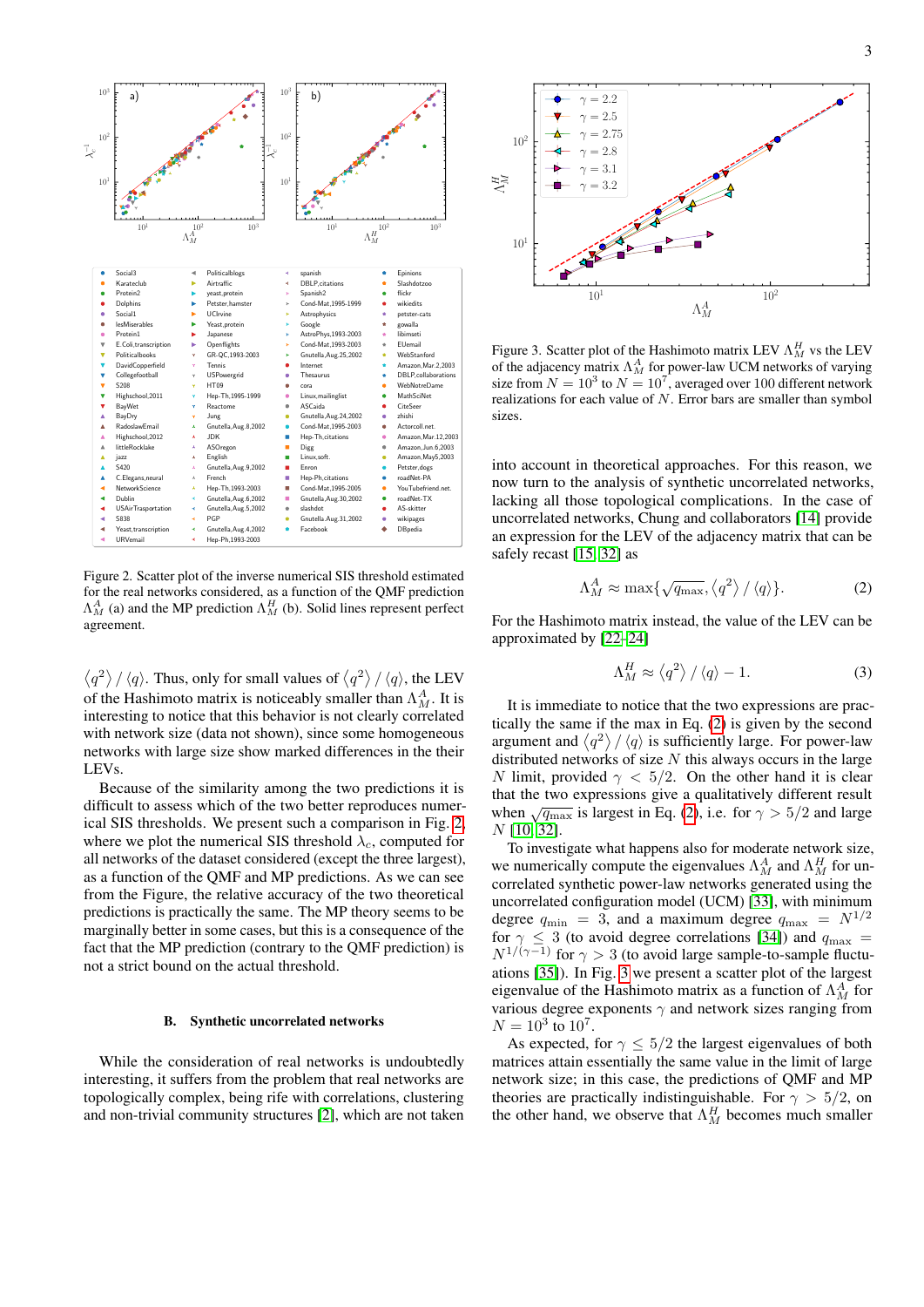

<span id="page-3-0"></span>Figure 4. Comparison of the scaling of the inverse numerical SIS threshold,  $\lambda_{c, \text{SIS}}$ , the QMF prediction,  $\lambda_{c, \text{QMF}}$ , and the MP prediction  $\lambda_{c,MP}$  as a function of network size for different values of the degree exponent  $\gamma$ .

than  $\Lambda_M^A$  as larger values of N are considered. From Eqs. [\(2\)](#page-2-1) and [\(3\)](#page-2-3), we know that asymptotically the former reaches a constant value, while the latter diverges. This represents a strong contradiction between the two theories: while QMF predicts a vanishing threshold for all  $\gamma$ , MP gives a finite threshold for any  $\gamma > 5/2$ . Notice also that for small values of N the two eigenvalues are not equal, but also not very different.

This analysis of synthetic networks is in agreement with our observations on real ones. Highly heterogeneous networks have large and practically identical LEVs. On the other hand, for networks with low heterogeneity, the LEVs are dissimilar, with  $\Lambda_M^H$  in general smaller than  $\Lambda_M^A$ .

In order to compare the validity of the two theoretical approaches with respect to the epidemic threshold of the SIS model, in Fig. [4](#page-3-0) we plot the inverse numerical epidemic threshold, estimated from the lifespan method, and the inverse of the QMF and MP predictions as a function of network size, on uncorrelated networks generated with the UCM algorithm for different values of  $\gamma$ . From this figure it turns immediately out that for  $\gamma = 2.2$  the predictions of the two theories essentially coincide and reproduce extremely well numerical results. Indeed, the MP prediction seems in this case to work slightly better than QMF. This is due to the additional term −1 in Eq. [\(3\)](#page-2-3) with respect to Eq. [\(2\)](#page-2-1). This term accounts for dynamical correlations, that in general prevent a node from infecting the node that transmitted the disease to it in the first place, as the latter is with high probability still infected [\[17\]](#page-6-14). The opposite occurs, on the other hand, for  $\gamma > 5/2$ . In the case  $\gamma = 2.8$ , both the inverse numerical SIS threshold and the QMF and MP predictions diverge in the large size limit, but the slope of the growth of the SIS threshold is better captured by QMF. For  $\gamma = 3.2$ , the MP prediction tends to a constant value, while the inverse SIS threshold grows as a power law, in the same fashion as the inverse QMF prediction. Notice also that while the QMF prediction is an upper bound for the inverse threshold, this is clearly not the case for the MP prediction.

We conclude that while both theories perform extremely



<span id="page-3-1"></span>Figure 5. Illustration of allowed and disallowed events in a time sequence of the NBSIS dynamics. Red nodes are in state I, blue nodes are in state S. Panels are ordered temporally. Solid blue edges are those allowing the transmission of the infection. Red arrows represent infection events. Black dashed arrows do not allow the transmission in the corresponding direction.

well for heterogeneous networks with small values of  $\gamma$ , for less heterogeneous networks they are both inaccurate. However, QMF captures the fundamental feature that the threshold vanishes in the large size limit, while the neglect of backtracking events has the consequence that MP is qualitatively off target.

# III. A SIS-LIKE MODEL WITHOUT DIRECT BACKTRACKING

In order to further clarify the relevance of backtracking paths in the SIS dynamics, we consider a modified SIS-like dynamics, in which such paths are strongly depressed.

First of all, let's point out that if backtracking is fully ruled out, no steady state is ever possible. Indeed, in that case, each infection event practically "removes" the corresponding edge, which is not available any more for transmitting the infection. In the long run all edges are removed and the absorbing state with all nodes in state S is the only possible asymptotic configuration. Therefore we consider a modified SIS dynamics where backtracking events are prohibited, but only until other infection events take place. Our model, that we dub Non-Backtracking SIS (NBSIS) dynamics, is defined in terms of the SIS dynamics, with the following addition: if at a certain time node  $j$  is infected by node  $i$  and then  $i$  becomes susceptible,  $j$ cannot transmit the epidemic back to node i before that some other neighbor m of i  $(m \neq j)$  reinfects it. An illustration of this type of dynamics is provided in Fig. [5.](#page-3-1) The central node is initially infected; it transmits the disease to two of its neighbors and then recovers. The two neighbors cannot retransmit the infection back to it. However they can transmit the infection to other neighbors of theirs, that can, in their turn, reinfect the central node. With this recipe, local "echo chamber" effects are strongly depressed. This small variation can have important effects even in simple network structures. In the case of a star network, composed by a hub of degree  $q$ connected to  $q$  leaves of degree 1, it is trivial to observe that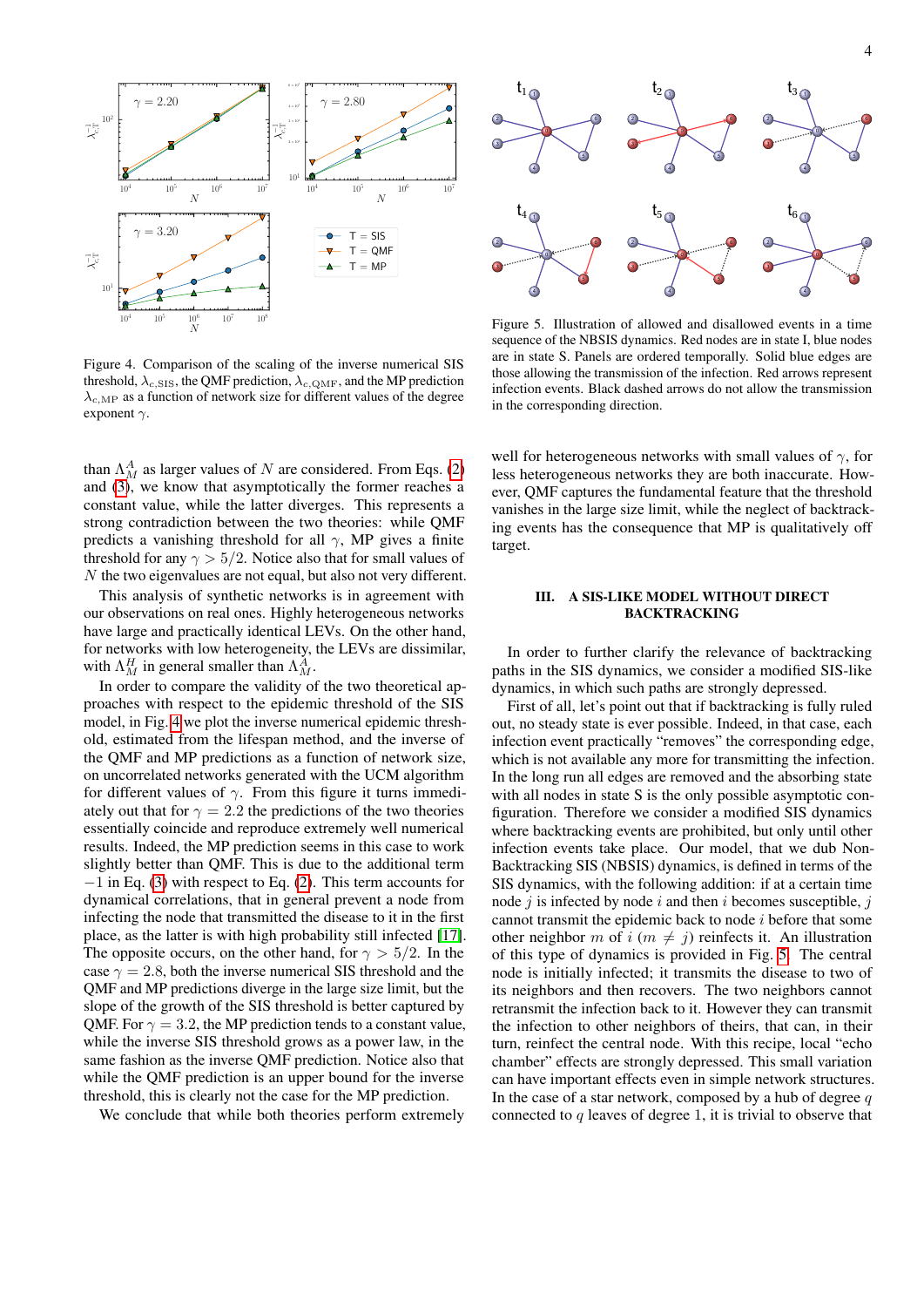

<span id="page-4-0"></span>Figure 6. a) Prevalence  $\rho(t)$  as a function of time for  $\gamma = 3.2$  and various values of  $\lambda$ ,  $N = 10^5$ . b) Same plot for  $\lambda = 0.3$  and changing network size N. c) Prevalence  $\rho(t)$  as a function of time for  $\gamma = 2.2$ and various values of  $\lambda$ ,  $N = 10^4$ . d) Same plot for  $\lambda = 0.3$  and changing network size  $N$ . Results presented are obtained for a single epidemic run at a given value of  $\lambda$  and N.

the NBSIS model does not allow a steady state. Indeed, leaves can only be infected by the hub; therefore, once a leaf has been infected, it cannot be infected by any other node, an thus after it spontaneously recovers, it has no chance to be reinfected again. The NBSIS epidemic dies out in a few time steps after its onset. This behavior is in contrast with the SIS dynamics on star networks, which can sustain long-lived steady states as soon as  $\lambda > 1/\sqrt{q}$  [\[36\]](#page-6-34). The same lack of an active state is observed in generic tree networks [\[2\]](#page-6-1) when the infection starts at a single node.

In the case of generic networks, again a lack of steady state is observed in the limit of large  $\lambda$ . Indeed, in the limit  $\lambda \to \infty$ , the SIS model quickly reaches a clear steady state in which the density of infected nodes tends to one. In the NBSIS model, on the other hand, if  $\lambda \to \infty$ , the initial infected seed infects all its nearest neighbors in the initial time steps. These infected neighbors cannot reinfect the seed, due to the non-backtracking condition, and therefore the seed, once recovered, cannot become infected again and thus becomes effectively removed from the network. The neighbors of the seed experience a similar fate, after infecting all their neighbors. Therefore, in this limit the NBSIS dynamics lacks an active (infected) phase, and quickly decays to the absorbing (healthy) phase.

In Fig. [6](#page-4-0) we show that the lack of an active state occurs for any finite value of lambda in the NBSIS, which shows instead a transient that eventually decays into the absorbing state. As we can observe in Fig. [6\(](#page-4-0)a), for  $\gamma > 5/2$  the density of infected individuals tends to zero for a sufficiently large time interval, whose length *decreases* as  $\lambda$  is increased, in stark contrast with what is expected for a system with a truly active state above its critical point. Moreover, as Fig. [6\(](#page-4-0)b) shows, this time interval does not depend on the system size, revealing that for any value of  $\lambda$  the only stable state is the absorbing one. In the case  $\gamma$  < 5/2 [Fig. [6\(](#page-4-0)c)] we observe some differences: The initial plateau is followed by an intermediate regime with a decay



<span id="page-4-1"></span>Figure 7. Density of infected nodes  $\rho(t)$  (continuous lines) and of blocked edges  $\eta(t)$  (dashed lines) as a function of time for  $\gamma = 3.2$ and network size  $N = 10^5$  (a) and  $\gamma = 2.2$  with  $N = 10^4$  (b). Since the blocking of an edge may occur in two different directions, we consider each edge twice and normalize  $\eta$  dividing by twice the total number of edges.

slower than exponential. For fixed  $\lambda$  and increasing network size  $N$ , Fig. [6\(](#page-4-0)d), the decay toward the absorbing state occurs over temporal scales that grow with  $N$ . Still the most important features are the same: There is no steady state and the temporal scale over which the epidemic disappears (weakly) decreases with  $\lambda$  [\[37\]](#page-6-35).

Overall, this phenomenology can be attributed to the suppression of backtracking paths for the infection. In all cases no steady state is sustained for asymptotically long times. Notice that the way the absorbing state is reached for finite networks is completely different from what happens for SIS. In the latter case the absorbing state is reached from the steady state by a random fluctuation; for NBSIS instead  $\rho(t)$  is pushed toward zero by a deterministic drift.

The different decays exhibited depending on  $\gamma$  can be traced back to different topological features of the networks. It has been shown that for  $\gamma > 5/2$  the epidemic transition in SIS is triggered by the hub (the node with the largest degree  $q_{\text{max}}$ ) and its direct neighbors, which singlehandedly can keep alive the dynamics for very large periods of time, by repeatedly reinfecting each other. The elimination of backtracking paths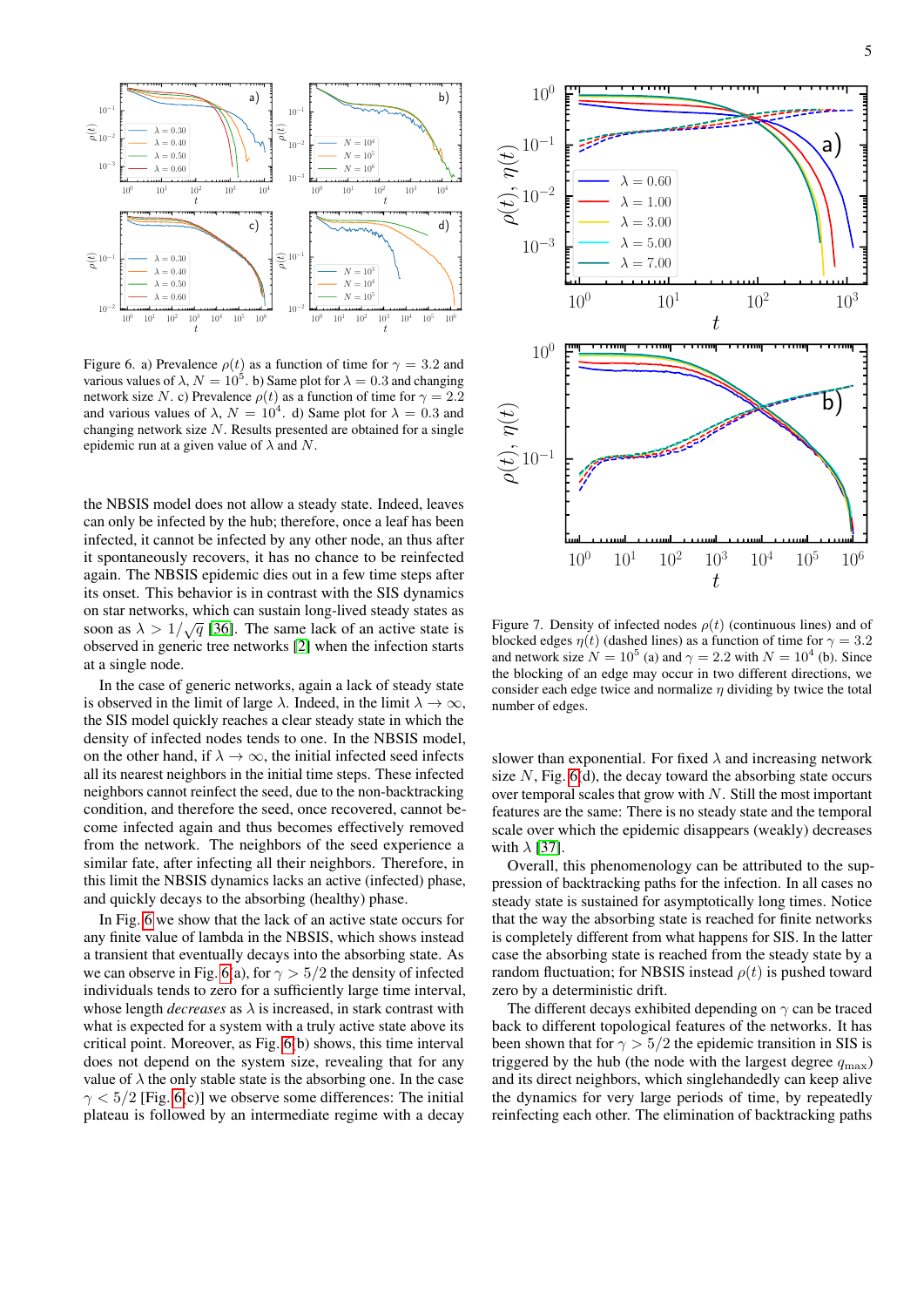imposed by the NBSIS model forbids these reinfection events and thus completely destroys this triggering mechanism. On the other hand, for  $\gamma < 5/2$  the transition is triggered by a different subset of nodes, identified with the K-core of maximum index [\[26\]](#page-6-23). This subgraph is composed of nodes with a fairly high number of mutual interconnections. It therefore provides many possible paths through which infection can propagate from one node to another, circumventing the cancellation of direct backtracking paths. Although these alternative paths are not sufficient to sustain indefinitely the epidemic, they permit the slow decay toward the absorbing state.

We can obtain a further confirmation of this picture by reinterpreting the NBSIS model in terms of coupled SIS and dynamic bond percolation processes [\[38\]](#page-6-36). In this sense, when a node  $i$  infects nodes  $j$  for the first time, this dynamic step blocks the edge pointing from  $j$  to  $i$  for further infections until i is again infected by a node  $m \neq j$ . Accordingly, an infection event from i to j can unblock an edge from  $k \neq j$ , previously blocked due to an infection event at a past time from  $k$  to  $j$ . Thus, the NBSIS dynamics behave as a SIS model in which edges are blocked and unblocked in a percolation-like process due to infection events between pairs of nodes. Notice that this percolation process is intrinsically different from the standard one [\[38\]](#page-6-36) since the blocking is dynamic and correlated. In this framework, it is easy to see that a steady active state can only be achieved when the density of blocked edges reaches a steady state of not very large value. In Fig. [7](#page-4-1) we plot the normalized density of blocked edges  $\eta(t)$  and the prevalence  $\rho(t)$  as a function of time, for different values of  $\gamma$  and  $\lambda$ . We observe that during the transient state also the density of blocked states is approximately constant over time. However, the pseudo-steady state eventually ends, the density of blocked states resumes growth and attains, when the absorbing state is reached, values close to  $\eta = 1/2$  which corresponds to each edge in the network blocked in one direction. This occurs for both large and for small values of  $\gamma$ .

## IV. DISCUSSION

Message passing (MP) methods are a powerful tool that can be successfully applied to a variety of dynamical models on complex networks. They rely on the neglect of "echo chambers" or backtracking events, in which a set of nodes can influence each other repeatedly. Dynamical paths are strictly non-backtracking for models such as percolation or the SIR epidemic spreading model, and therefore it is natural that a MP approach provides a correct description in such situations. Such a description provides the thresholds in terms of the largest eigenvalue of the Hashimoto or non-backtracking matrix.

In other situations, such as the one represented by the SIS model, backtracking paths represent a crucial ingredient of the dynamics. They are at the core of the mechanism that keeps epidemics active in power-law distributed networks with low level of heterogeneity (i.e. for a large degree exponent), in which repeated reinfection events between the hub and its nearest neighbors are able to keep the infection alive for large



<span id="page-5-0"></span>Figure 8. Prevalence as a function of time for a SIS process in the Karate club network. Data correspond to the prevalence averaged over all nodes (left column) and to the prevalence of node 29 (right column). We compare the results of Monte Carlo simulations, performing averages over all runs and over surviving runs, with the QMF and MP results obtained from integrating the corresponding nonlinear differential equations. SIS parameters are  $\mu = 0.05$  and  $\beta = 0.1$ (upper row), away from the critical point, and  $\beta = 0.01$  (lower row), close to the critical point. In the initial condition the node 0 is infected and all the others are susceptible. Monte Carlo results are averaged over 1000 independent runs.

intervals of time, and to propagate it to the rest of the network. Disallowing such backtracking paths leads inevitably to the elimination of the steady state of the SIS model. In this case, a better description is provided by quenched mean-field (QMF) theory, predicting the threshold to be the inverse of the largest eigenvalue of the adjacency matrix of the network.

In the present paper we have reconsidered the claims made in Ref. [\[25\]](#page-6-22) concerning the applicability of the MP method to the description of the SIS dynamics. We have shown that, while no big difference exists for many real networks, in synthetic uncorrelated ones the threshold predictions of MP and QMF theories are widely different in the limit of large networks for mildly heterogeneous networks (for  $\gamma > 5/2$ ), in agreement with theoretical expectations. Direct simulations of the SIS dynamics show that in this same regime, the numerical threshold of the SIS process is in better agreement with the QMF prediction than with the MP one, which is not a bound for the true threshold.

While we have demonstrated that MP does not provide a better estimate of the SIS threshold than QMF, in Ref. [\[25\]](#page-6-22) it is also argued that MP provides a better approximation to the probability that individual nodes are infected at a given time. In Fig. [8](#page-5-0) we clarify this issue by comparing Monte Carlo estimates of the prevalence of the SIS process as a function of time on the Karate club network (same as considered in [\[25\]](#page-6-22)) with the QMF and MP predictions obtained from direct numerical integration of the corresponding nonlinear differential equations. Details are provided in the figure caption. We observe here that QMF theory provides a very good approximation to the steady-state prevalence when this one is measured over *surviving runs*, that is, over runs that, at given time t,